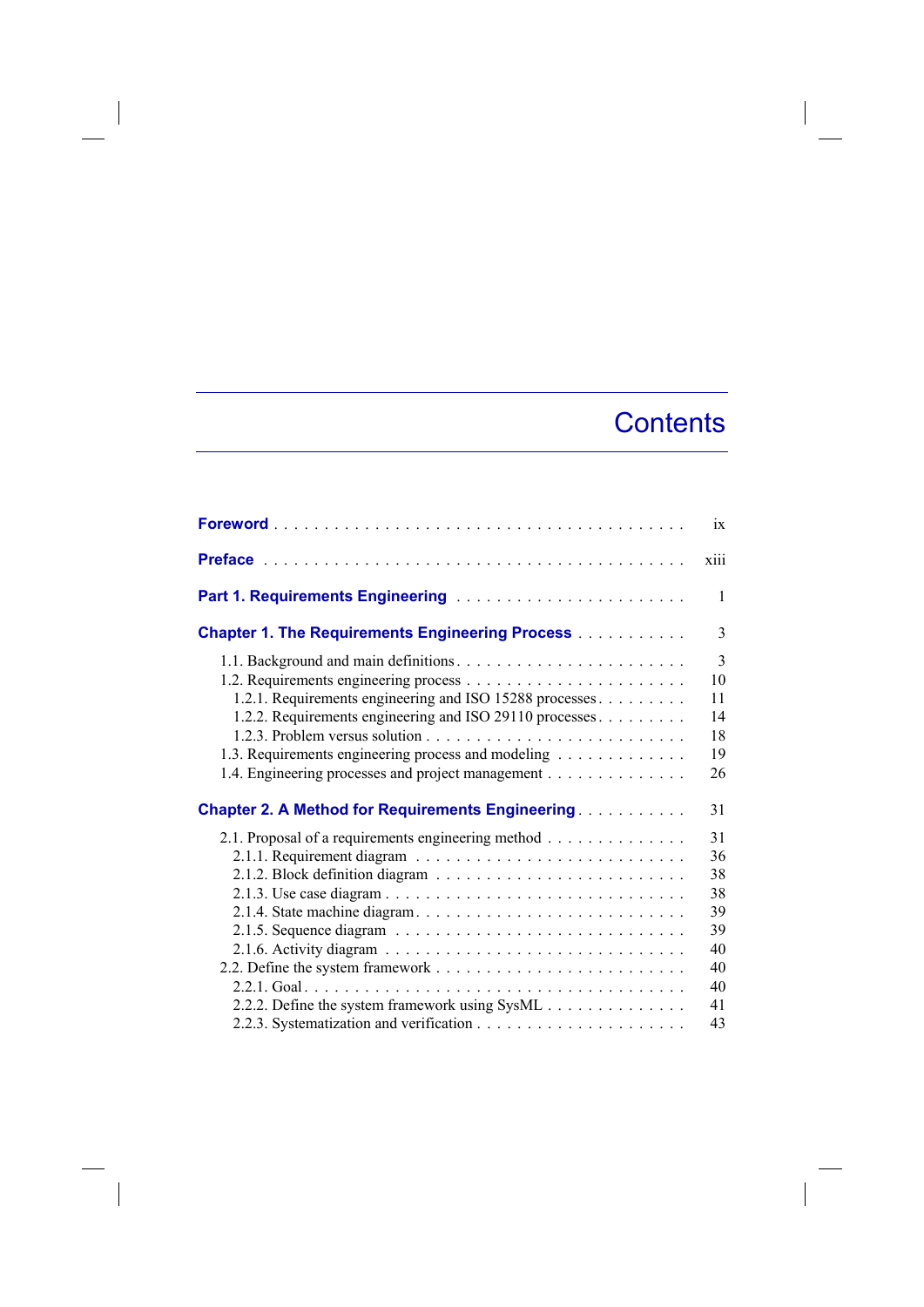$\overline{\phantom{a}}$ 

 $\overline{\phantom{a}}$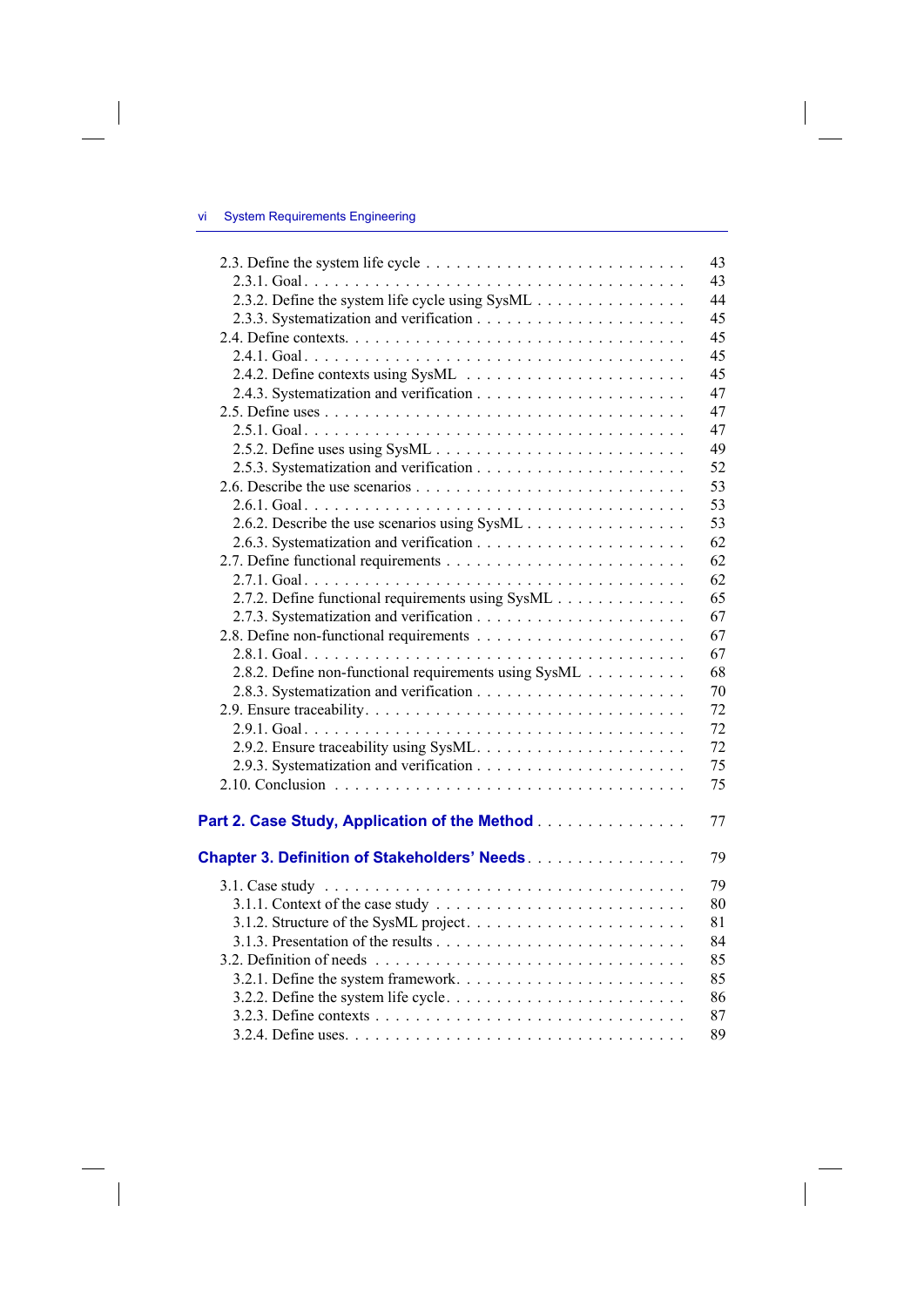$\overline{\phantom{a}}$ 

|                                                                                              | 92  |
|----------------------------------------------------------------------------------------------|-----|
|                                                                                              | 92  |
|                                                                                              | 95  |
|                                                                                              | 95  |
|                                                                                              | 98  |
|                                                                                              | 98  |
|                                                                                              | 119 |
|                                                                                              |     |
| <b>Chapter 4. System Requirements Engineering</b>                                            | 125 |
|                                                                                              | 125 |
|                                                                                              | 125 |
|                                                                                              | 126 |
|                                                                                              | 126 |
|                                                                                              | 126 |
| 4.2.2. Define the system life cycle. $\dots \dots \dots \dots \dots \dots \dots \dots \dots$ | 127 |
|                                                                                              | 127 |
|                                                                                              | 128 |
|                                                                                              | 132 |
|                                                                                              | 135 |
|                                                                                              | 136 |
|                                                                                              | 136 |
|                                                                                              | 139 |
|                                                                                              | 161 |
|                                                                                              | 162 |
|                                                                                              | 168 |
|                                                                                              | 173 |
|                                                                                              |     |
| <b>Chapter 5. Integration with Other Methods</b>                                             | 175 |
|                                                                                              | 175 |
|                                                                                              | 175 |
|                                                                                              | 176 |
| 5.2.2. The Harmony SE method and requirements engineering                                    | 176 |
|                                                                                              | 178 |
|                                                                                              | 179 |
|                                                                                              | 180 |
|                                                                                              | 180 |
| 5.3.1. The Arcadia method and requirements engineering.                                      | 181 |
|                                                                                              | 182 |
|                                                                                              | 183 |
|                                                                                              | 185 |

 $\overline{\phantom{a}}$ 

 $\mathcal{L}^{\mathcal{L}}$